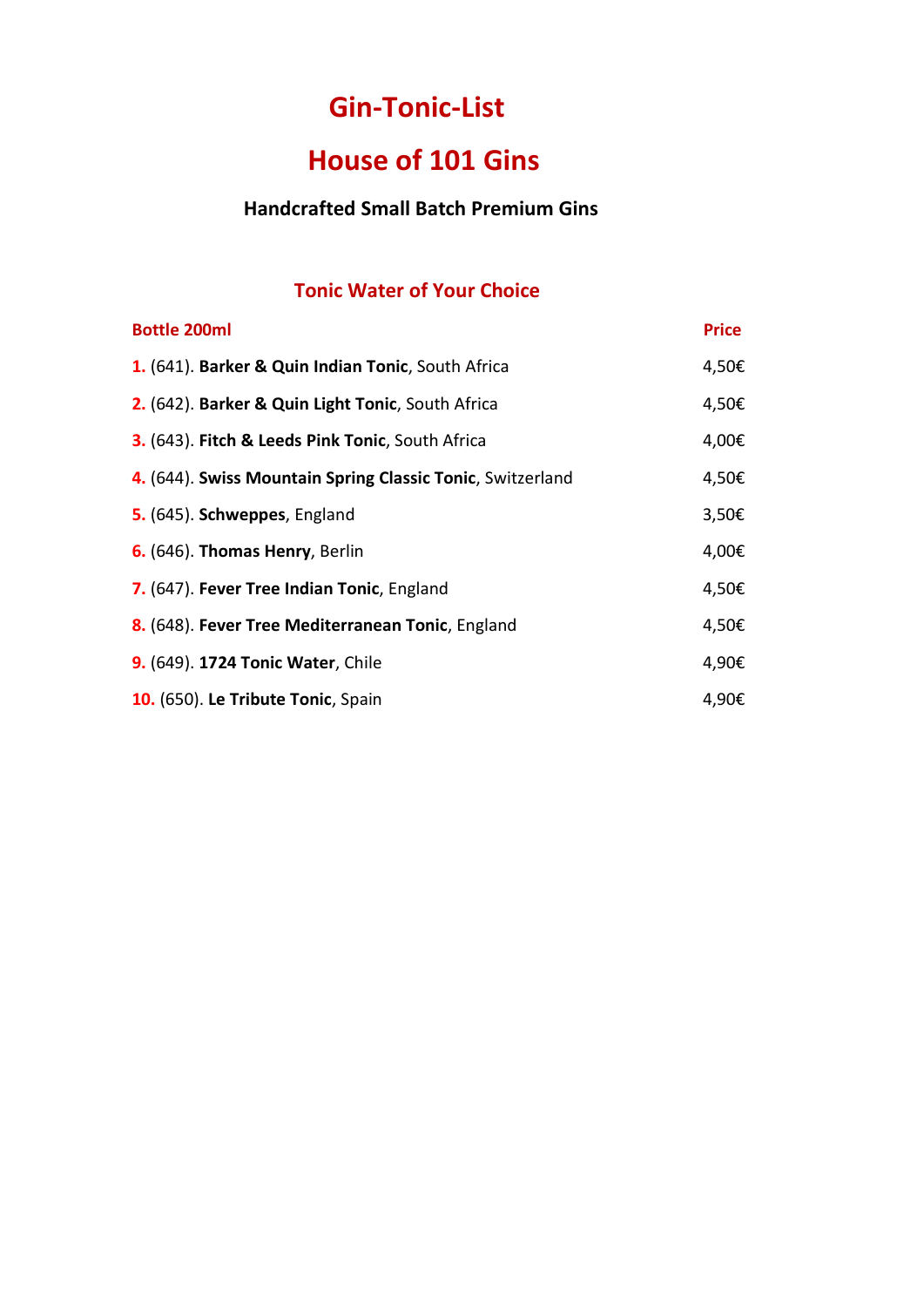# **Gin-Tonic-List**

# **House of 101 Gins**

#### **Handcrafted Small Batch Premium Gins**

### **Gin of Your Choice**

#### **coloured numbers indicate the best pairing tonic (s)**

|                                                              | 5cl | <b>Price</b> |
|--------------------------------------------------------------|-----|--------------|
| <b>India, Region, Indian Accent</b>                          |     |              |
| 700. Big Ben Deluxe London Dry Gin 42,8%, India 5, 6         |     | 6€           |
| 701. Hapusa Himalayan 43%, India 7, 4 himalayan botanicals   |     | 9€           |
| 702. Jaisalmer Indian Craft Gin 43%, India 7, 9              |     | 9€           |
| 703. Colombo Gin 43,1%, Sri Lanka 1, 4 curry leaves & ginger |     | 9€           |
| 704. Jodhpur London Dry Gin 43% 2, 5                         |     | 7€           |
| 705. Sikkim Privée London Dry Gin 40% 9 red tea infused      |     | 9€           |
| 706. Cadenhead's Old Raj 55% 9, 6 saffron infused            |     | 9€           |
| 707. Bombay Sapphire Gin 40% 6, 5                            |     | 6€           |
| 708. Star of Bombay 47,5% 9, 7                               |     | 9€           |
| 709. Tanqueray Rangpur 41,3% 7, 6 rangpur limes              |     | 9€           |
| 710. Goa London Dry Gin 47% 7, 5                             |     | 8€           |
| 711. Indian Summer 46% 6, 7 saffron infused                  |     | 9€           |

#### **South Africa**

712. **Alcohol Free Abstinence Cape Citrus 5** orange, lemon & grapefruit 7€

| 713. Inverroche Amber 43% 3, 1   | cape floral kingdom botanicals | 9€ |
|----------------------------------|--------------------------------|----|
| 714. Inverroche Verdant 43% 3, 1 | fynbos infused                 | 9€ |
| 715. Bloedlemon 40% 1, 4         | blood orange                   | 9€ |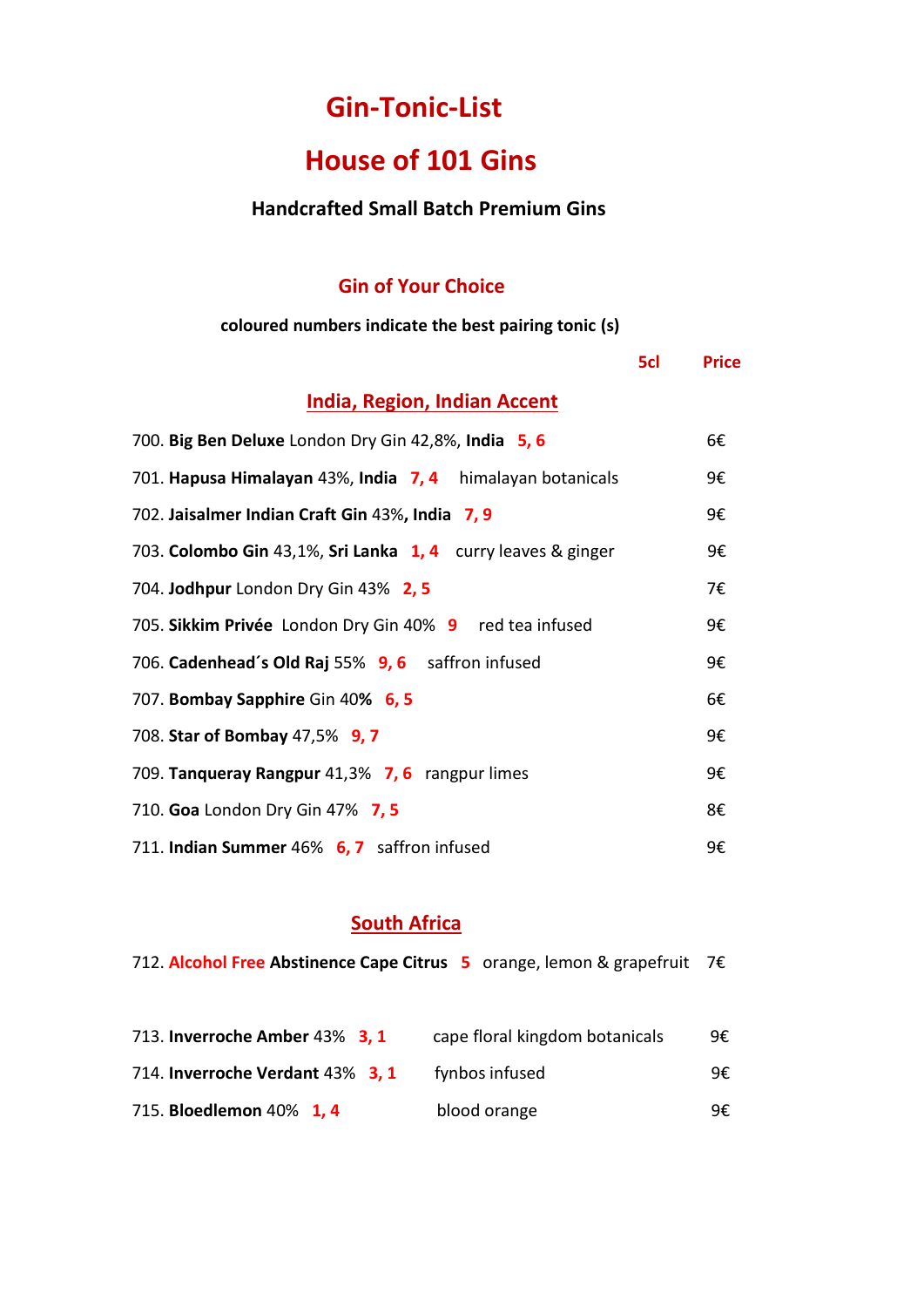| 716. Ginifer Chilli Infused 43% 1, 7                                            |                                   | 9€  |
|---------------------------------------------------------------------------------|-----------------------------------|-----|
| 717. Musgrave Pink Gin 43% 8                                                    | 11 botanicals & rose water        | 10€ |
| 718. Six Dogs Blue Gin 43% 1, 7                                                 | blue pea flower infused           | 10€ |
| 719. Six Dogs Honey & Lime 43% 1, 7                                             | farm honey & lime infused         | 10€ |
| 720. Wilderer 45% 1, 9                                                          | fynbos botanicals, roots & spices | 10€ |
| 721. Woodstock Grape Distilled 43% 8                                            | juniper, citrus & buchu           | 10€ |
| 722. A Mari Indian Ocean 43% 9, 1 swahili lime, madagascan pink pepper $10 \in$ |                                   |     |

## **England, Scotland, Ireland**

| 723. Mermaid Gin 42% 2 classic & contemporary                     | 9€  |
|-------------------------------------------------------------------|-----|
| 724. Mermaid Pink Gin 38% 7, 1 light & fruity                     | 9€  |
| 725. Mombasa Club Colonel's Reserve 43,5% 8,7                     | 9€  |
| 726. Opihr Oriental Spiced London Dry Gin 40% 8, 7                | 8€  |
| 727. King of Soho London Dry Gin 42% 6, 7                         | 8€  |
| 728. Gordon's 37,5% 5, 6 classic                                  | 6€  |
| 729. Lind & Lime 40% 5, 7 classic & spicy                         | 9€  |
| 730. Botanist Gin 46% 9, 1 22 botanicals                          | 9€  |
| 731. <b>Isle of Harris Gin</b> 45% <b>8, 7</b> sugar kelp infused | 10€ |
| 732. Hendrick's Gin 44% 6, 7                                      | 9€  |
| fine & floral<br>733. Hendrick's Midsummer Gin 43,4% 9            | 9€  |
| 734. Gunpowder Irish Gin 43% 7, 1<br>gunpowder tea infused        | 10€ |

## **Spain, France, Italy**

| 735. Gin Mare 42,7% 8, 10                 | mediterranean botanicals | 9€  |
|-------------------------------------------|--------------------------|-----|
| 736. Le Tribute 43% Dry Gin 10            | mediterranean botanicals | 10€ |
| 737. Cubical Ultra Premium 45% 9, 7       | buddha's hand            | 10€ |
| 738. Gold Gin 999,9 Finest Blend 40% 4, 7 | floral & fresh           | 9€  |
| 739. Roby Marton 47% 2                    | anise, ginger & orange   | 11€ |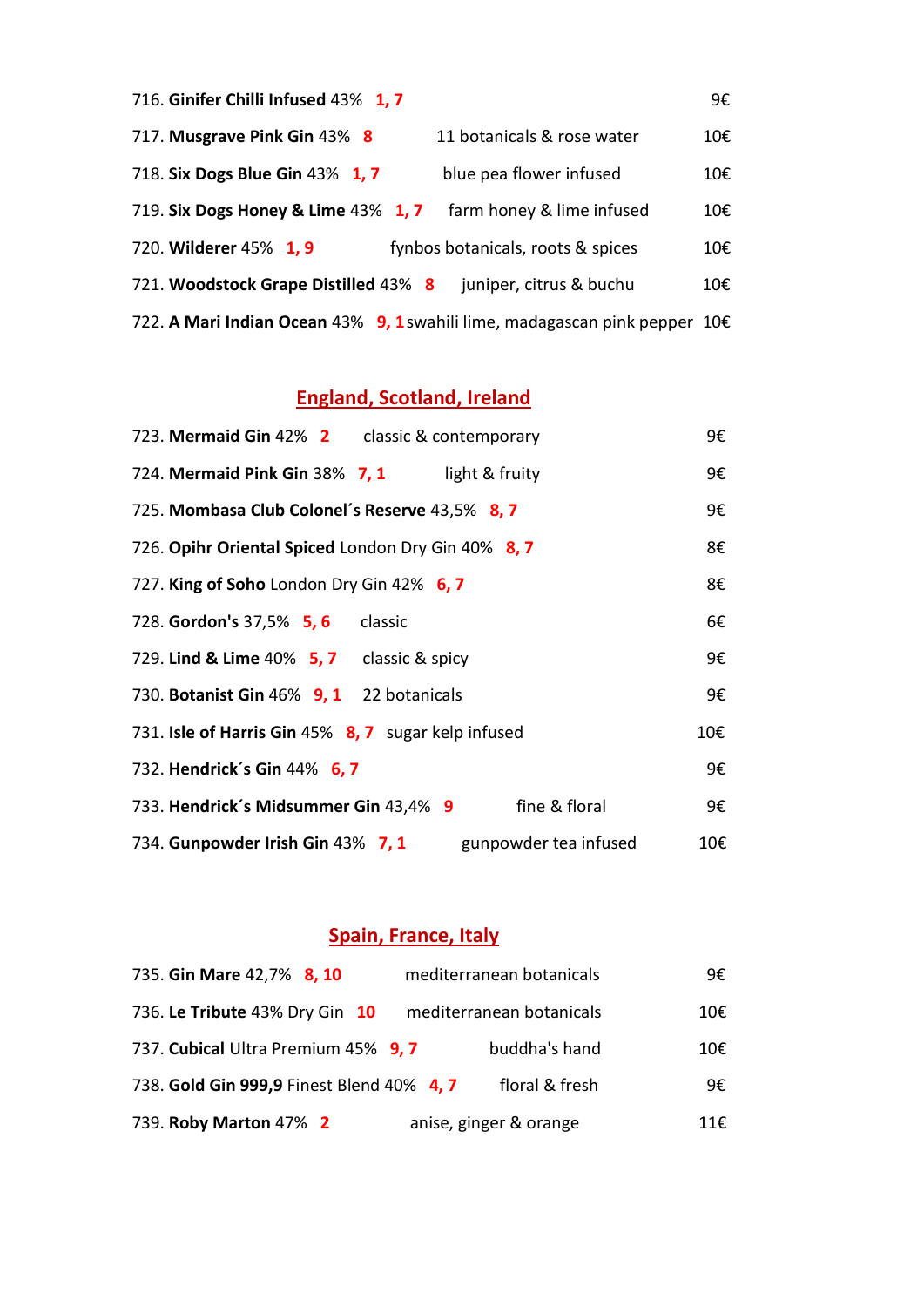## **Germany, Belgium, Switzerland**

### 740. **Alcohol Free Siegfried Wonderleaf Gin 2** 7€

| 741. Gin de Cologne 42% 7 hibiscus, lavender & lime              | 9€  |
|------------------------------------------------------------------|-----|
| 742. Gin de Cologne Rose 42% 8, 3 blueberries & strawberries     | 9€  |
| 743. Monkey 47 Dry Gin 47%, Schwarzwald 9, 6                     | 9€  |
| 744. Black Gin 45%, Baden-Würtemberg 9, 7                        | 9€  |
| 745. Satosi Geist Toscana Juniper 48% 7, 1 strong gin            | 10€ |
| 746. Skin Gin Tea Kiss 42%, Hamburg 7, 1 mint & fruity tea       | 10€ |
| 747. Tonka Gin 47%, Hamburg 7, 6 tonka beans & juniper           | 10€ |
| 748. Soil & Soul Gin 44%, Rheingau 6, 7 handcrafted Riesling gin | 10€ |
| 749. Momotaro Gin 42%, Rheinland-Pfalz 5, 6 Japan inspired gin   | 10€ |
| 750. Amuerte Coca Leaf Gin 47% 9, 7 coca, papaya & dragonfruit   | 11€ |
| 751. Nginious Summer Gin 42% 9, 7 summer fruits infused          | 11€ |

## **Very Special**

| 752. Saigon Baigur Gin 43%, Vietnam 9 lotus flower & buddha's hand          | 12€ |
|-----------------------------------------------------------------------------|-----|
| 753. Tinte Blue Gin 47%, Rheinland-Pfalz 9, 7 acacias & red sandal          | 12€ |
| 754. Aquamarin Gin 42%, Rheinland-Pfalz 8                                   | 12€ |
| 755. Beefeater Burrough's Reserve Gin 40% 7, 6                              | 12€ |
| 756. Brooklyn Gin 40%, New York 7, 4<br>hand picked citrus                  | 11€ |
| 757. Professor Cornelius Ampleforth's Bathtub Gin 57% 7, 4<br>Navy strenght | 12€ |
| 758. Bombay Sapphire Laverstock Mill 49% 9, 7<br><b>Limited edition</b>     | 16€ |